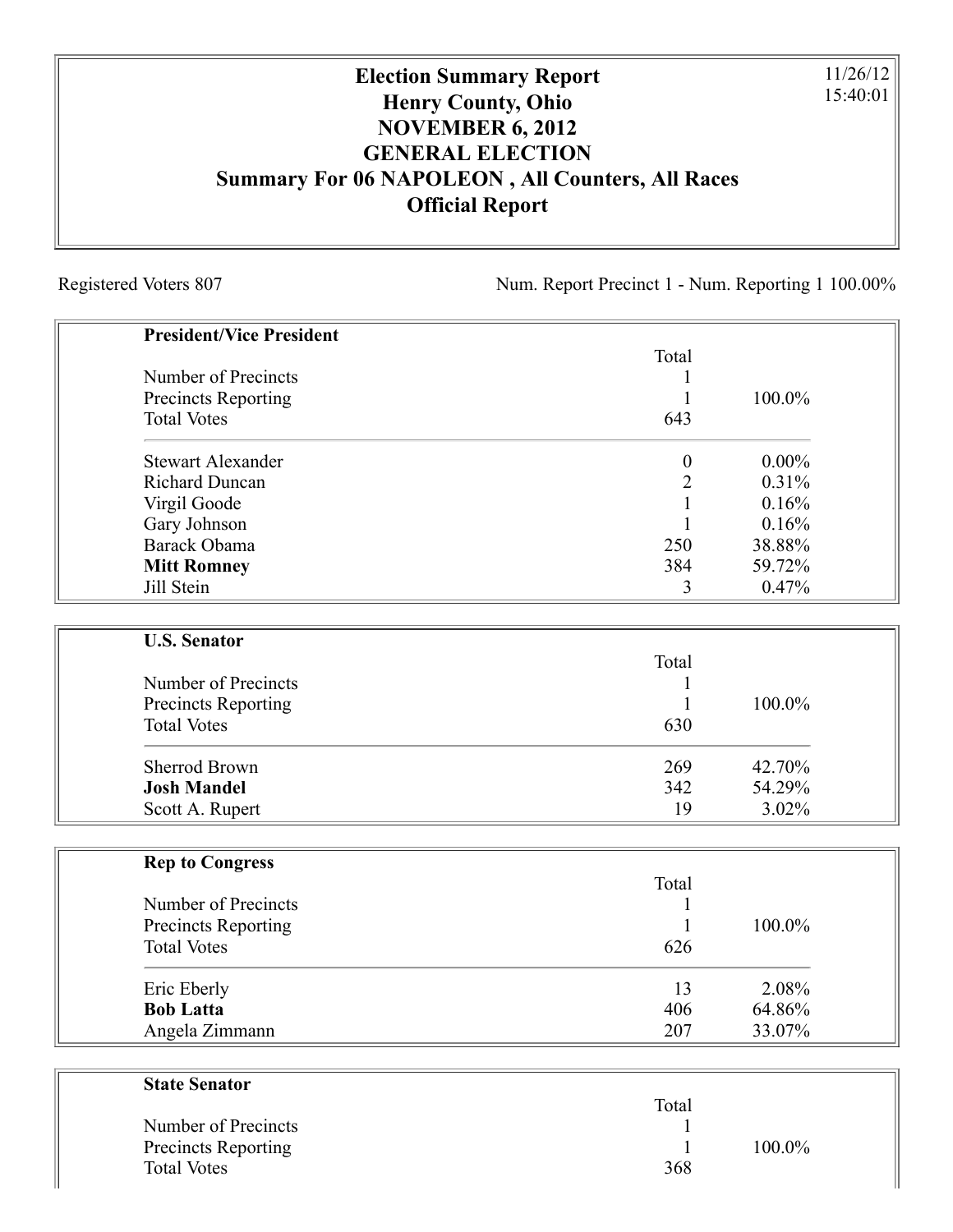| <b>Cliff Hite</b>                  | 368          | 100.00% |  |
|------------------------------------|--------------|---------|--|
|                                    |              |         |  |
| <b>State Representative</b>        | Total        |         |  |
| Number of Precincts                |              |         |  |
| Precincts Reporting                | 1            | 100.0%  |  |
| <b>Total Votes</b>                 | 594          |         |  |
| John H. Vanover                    | 226          | 38.05%  |  |
| Lynn R. Wachtmann                  | 368          | 61.95%  |  |
|                                    |              |         |  |
| <b>County Comm 1-2-2013</b>        | Total        |         |  |
| Number of Precincts                | 1            |         |  |
| Precincts Reporting                |              | 100.0%  |  |
| <b>Total Votes</b>                 | 602          |         |  |
| <b>Glenn A. Miller</b>             | 431          | 71.59%  |  |
| Richard C. Myers                   | 171          | 28.41%  |  |
|                                    |              |         |  |
| County Comm 1-3-2013               |              |         |  |
|                                    | Total        |         |  |
| Number of Precincts                |              |         |  |
| Precincts Reporting                |              | 100.0%  |  |
| <b>Total Votes</b>                 | 433          |         |  |
| <b>Robert E. Hastedt</b>           | 433          | 100.00% |  |
|                                    |              |         |  |
| <b>County Auditor</b>              |              |         |  |
|                                    | Total        |         |  |
| Number of Precincts                | $\mathbf{1}$ |         |  |
| Precincts Reporting                | $\mathbf{1}$ | 100.0%  |  |
| <b>Total Votes</b>                 | 418          |         |  |
| <b>Kevin Garringer</b>             | 418          | 100.00% |  |
|                                    |              |         |  |
| <b>Prosecuting Attorney</b>        |              |         |  |
|                                    | Total        |         |  |
| Number of Precincts                |              |         |  |
| Precincts Reporting                |              | 100.0%  |  |
| <b>Total Votes</b>                 | 471          |         |  |
| John H. Hanna                      | 471          | 100.00% |  |
|                                    |              |         |  |
| <b>Clerk of Court Common Pleas</b> |              |         |  |
|                                    | Total        |         |  |
| Number of Precincts                |              |         |  |
| Precincts Reporting                |              | 100.0%  |  |
| <b>Total Votes</b>                 | 431          |         |  |
|                                    |              |         |  |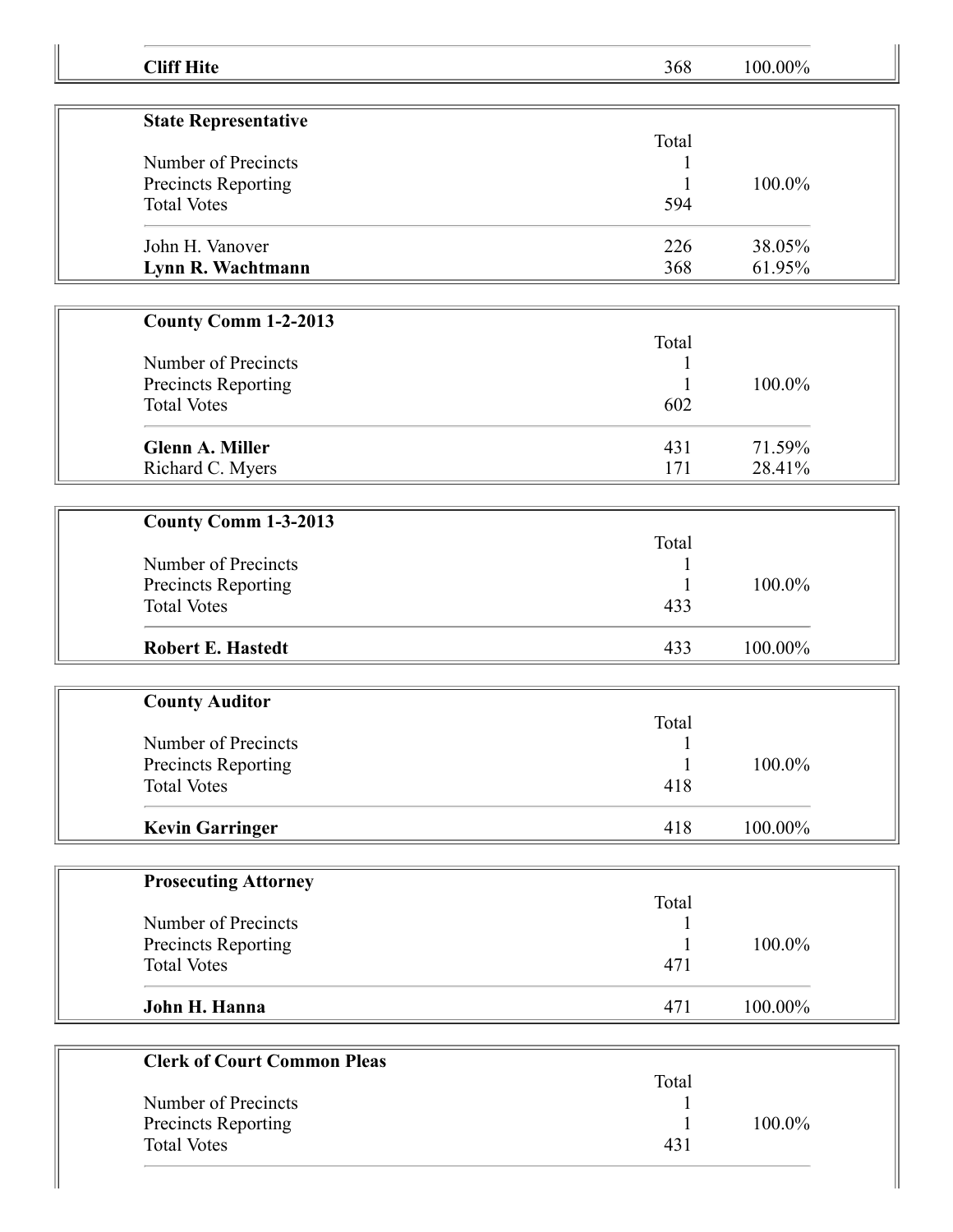| <b>Connie L. Schnitkey</b> |  |  |  |  |
|----------------------------|--|--|--|--|
|----------------------------|--|--|--|--|

**Connect 231** 100.00%

| <b>Sheriff</b>                             | Total |        |
|--------------------------------------------|-------|--------|
| Number of Precincts<br>Precincts Reporting |       | 100.0% |
|                                            |       |        |
| <b>Total Votes</b>                         | 627   |        |
| <b>Michael Bodenbender</b>                 | 399   | 63.64% |
| John J. Nye                                | 228   | 36.36% |

| <b>County Recorder</b> |       |         |  |
|------------------------|-------|---------|--|
|                        | Total |         |  |
| Number of Precincts    |       |         |  |
| Precincts Reporting    |       | 100.0%  |  |
| <b>Total Votes</b>     | 440   |         |  |
| Sara L. Myles          | 440   | 100.00% |  |

| <b>County Treasurer</b>    |       |        |
|----------------------------|-------|--------|
|                            | Total |        |
| Number of Precincts        |       |        |
| <b>Precincts Reporting</b> |       | 100.0% |
| <b>Total Votes</b>         | 598   |        |
| Zachary T. Riley           | 286   | 47.83% |
| <b>Calvin G. Spiess</b>    | 312   | 52.17% |

| <b>County Engineer</b>   |       |         |
|--------------------------|-------|---------|
|                          | Total |         |
| Number of Precincts      |       |         |
| Precincts Reporting      |       | 100.0%  |
| <b>Total Votes</b>       | 436   |         |
| <b>Timothy J. Schumm</b> | 436   | 100.00% |

| <b>County Coroner</b>    |       |         |
|--------------------------|-------|---------|
|                          | Total |         |
| Number of Precincts      |       |         |
| Precincts Reporting      |       | 100.0%  |
| <b>Total Votes</b>       | 448   |         |
| <b>Marek Skoskiewicz</b> | 448   | 100.00% |

| <b>State Board of Education</b> |       |        |
|---------------------------------|-------|--------|
|                                 | Total |        |
| Number of Precincts             |       |        |
| Precincts Reporting             |       | 100.0% |
| <b>Total Votes</b>              | 381   |        |
| <b>Stanley Jackson</b>          |       | 31.76% |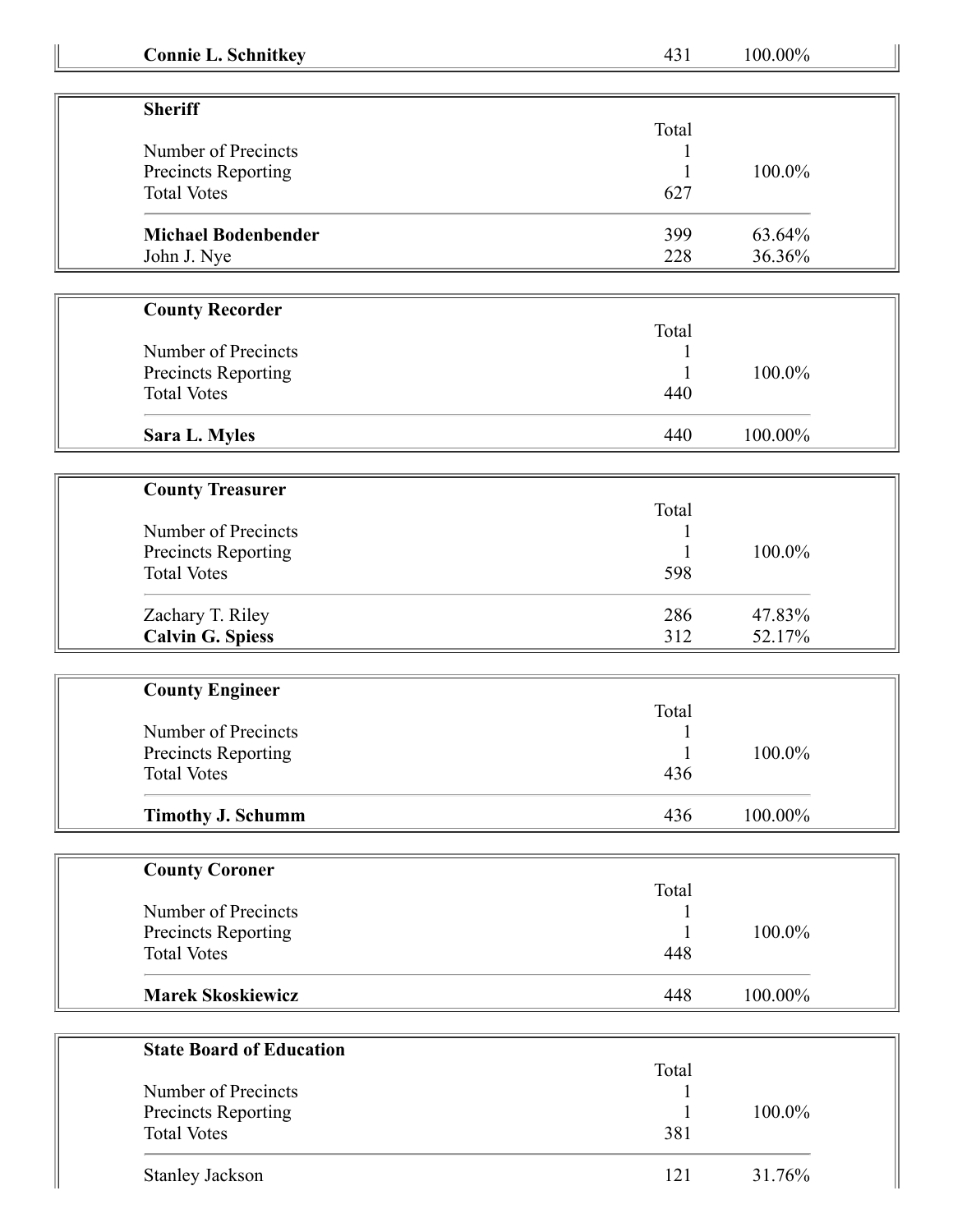| Ann E. Jacobs | 260 | 68.24% |
|---------------|-----|--------|
|---------------|-----|--------|

| Justice Sup Crt 1-1-2013   |       |           |
|----------------------------|-------|-----------|
|                            | Total |           |
| Number of Precincts        |       |           |
| <b>Precincts Reporting</b> |       | $100.0\%$ |
| <b>Total Votes</b>         | 432   |           |
| <b>Terrence O"Donnell</b>  | 346   | 80.09%    |
| Mike Skindell              | 86    | 19.91%    |

## **Justice Sup Crt 1-2-2013**

|                       | Total |        |
|-----------------------|-------|--------|
| Number of Precincts   |       |        |
| Precincts Reporting   |       | 100.0% |
| <b>Total Votes</b>    | 418   |        |
| <b>Robert R. Cupp</b> | 232   | 55.50% |
| William M. O'Neill    | 186   | 44.50% |

## **Justice Sup Crt 12-31-2014**

| Number of Precincts<br>Precincts Reporting<br><b>Total Votes</b> | Total<br>408 | 100.0% |
|------------------------------------------------------------------|--------------|--------|
| <b>Yvette McGee Brown</b>                                        | 100          | 24.51% |
| <b>Sharon L. Kennedy</b>                                         | 308          | 75.49% |

| <b>Judge of Court of Appeals</b> |       |            |  |
|----------------------------------|-------|------------|--|
|                                  | Total |            |  |
| Number of Precincts              |       |            |  |
| Precincts Reporting              |       | 100.0%     |  |
| <b>Total Votes</b>               | 349   |            |  |
| John R. Willamowski              | 349   | $100.00\%$ |  |

| <b>State Issue 1</b> |       |        |
|----------------------|-------|--------|
|                      | Total |        |
| Number of Precincts  |       |        |
| Precincts Reporting  |       | 100.0% |
| <b>Total Votes</b>   | 547   |        |
| <b>YES</b>           | 161   | 29.43% |
| N <sub>O</sub>       | 386   | 70.57% |

| <b>State Issue 2</b>       |       |        |
|----------------------------|-------|--------|
|                            | Total |        |
| Number of Precincts        |       |        |
| <b>Precincts Reporting</b> |       | 100.0% |
| <b>Total Votes</b>         | 582   |        |